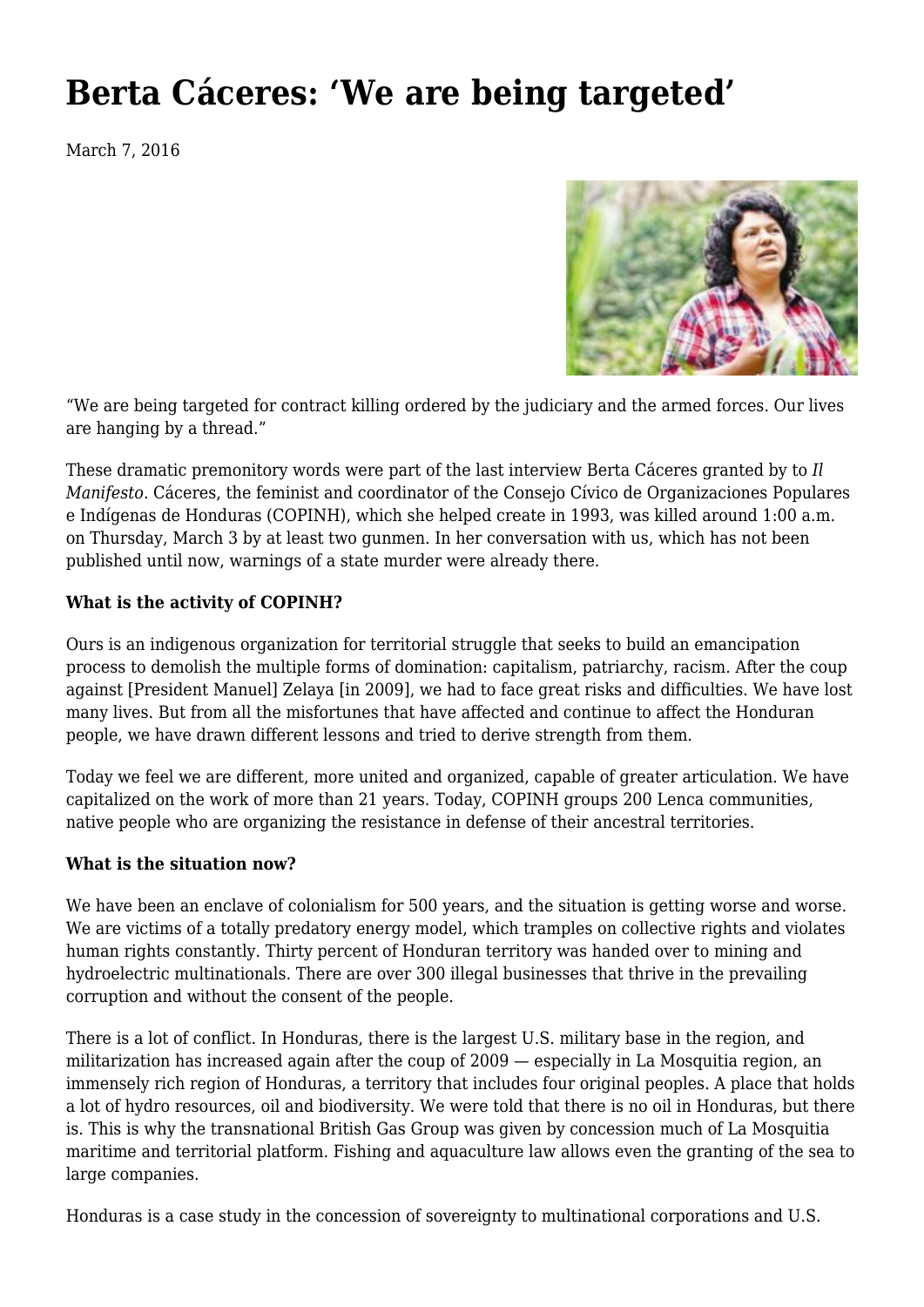military bases. The country was given away in a new and little known phenomenon: the Special Economic Development Zones. Free zones, sort of capitalist model cities. A megaproject decided by legislative and executive decree despite the strong opposition in the territory and in the courts. But the judiciary power also gave up, creating a unique trans-nationalization process, which implies the autonomous government and without control of these areas, which are located well within the country. Capitalism has the nerve to call it "autonomy of the libertarian city." in truth, it's a state within a state with the outsourcing of justice, an almost private army, its own laws to crack down on immigration, high exploitation of labor without rights. Territories are been stolen for this. There are 12 "model cities" in mining and energy. A large financial investment and a tax haven to wash the dirty money of drug trafficking.

In recent times, we have witnessed an unprecedented wave of violence: structural violence, planned to sow terror and militarize society. Honduras has the highest murder rate in the world: 89 per 100,000 inhabitants, higher than some of the countries where there are armed conflicts. A human carnage, mostly of young people. Because of hunger and misery, about 60,000 people a year flee the country. These migration policies are inhumane, particularly for women who undertake trips of death, toward a destination of discrimination and violence.

The social and indigenous movements have organized themselves as the Liberty and Refoundation Party (LIBRE). What has changed since the last elections?

The creation of a leftist party is an achievement. LIBRE brought to Congress about 30 deputies, in spite of fraud and the violence that we suffered. However, this has also de-energized the resistance movements in the territories. And anyway, the oligarchy, the real power in Honduras and the wires that control it from outside, is so aggressive that it does not tolerate any sign of real change. The electoral machine is completely under its control.

In this landscape, we continue our efforts on territorial, cultural and autonomous resistance, starting from the vision of indigenous peoples. We bring forward refounding proposals, not by decree but by carrying out the daily challenge to humanize Honduran society, to organize the revolt, to defend our libertarian identity. It's a difficult challenge. There is a lot of resistance but also a generally bleak landscape that leaves no glimpse of a short-term change.

We combine our struggle with those of other peoples of Latin America, within ALBA, the alliance of peoples of our America that has generated a new supportive force, which has fueled the international reflection of movements. The prospect of COPINH is not only national, but global and it is feeding on the solidarity and struggle of the other peoples of our America: Venezuela, Cuba, Bolivia, Ecuador, Nicaragua. We feel them close and that gives us a lot of strength to resist the criminalization and brutality we face.

We are under attack by the judiciary, that pursue us with unfair trials, and the contract killers of the oligarchy and the multinationals. There are many political prisoners and many more under investigation. But ending up in prison is the least that can happen. Recently, the car we were traveling in was sabotaged. They threatened my family. In Honduras there is no rule of law. Every day is a gamble.

## **COPINH participated in meetings organized by Pope Francis. What were the expectations?**

The invitation by Pope Francis was a historical event, a significant opening gesture that has also irked the high ecclesiastical hierarchies. The movements have given support to the most advanced leaders of the church and Pope Francis has helped us to go further. However, one should not forget the nefarious role the Church had during colonial oppression. In Honduras, we do not forget the